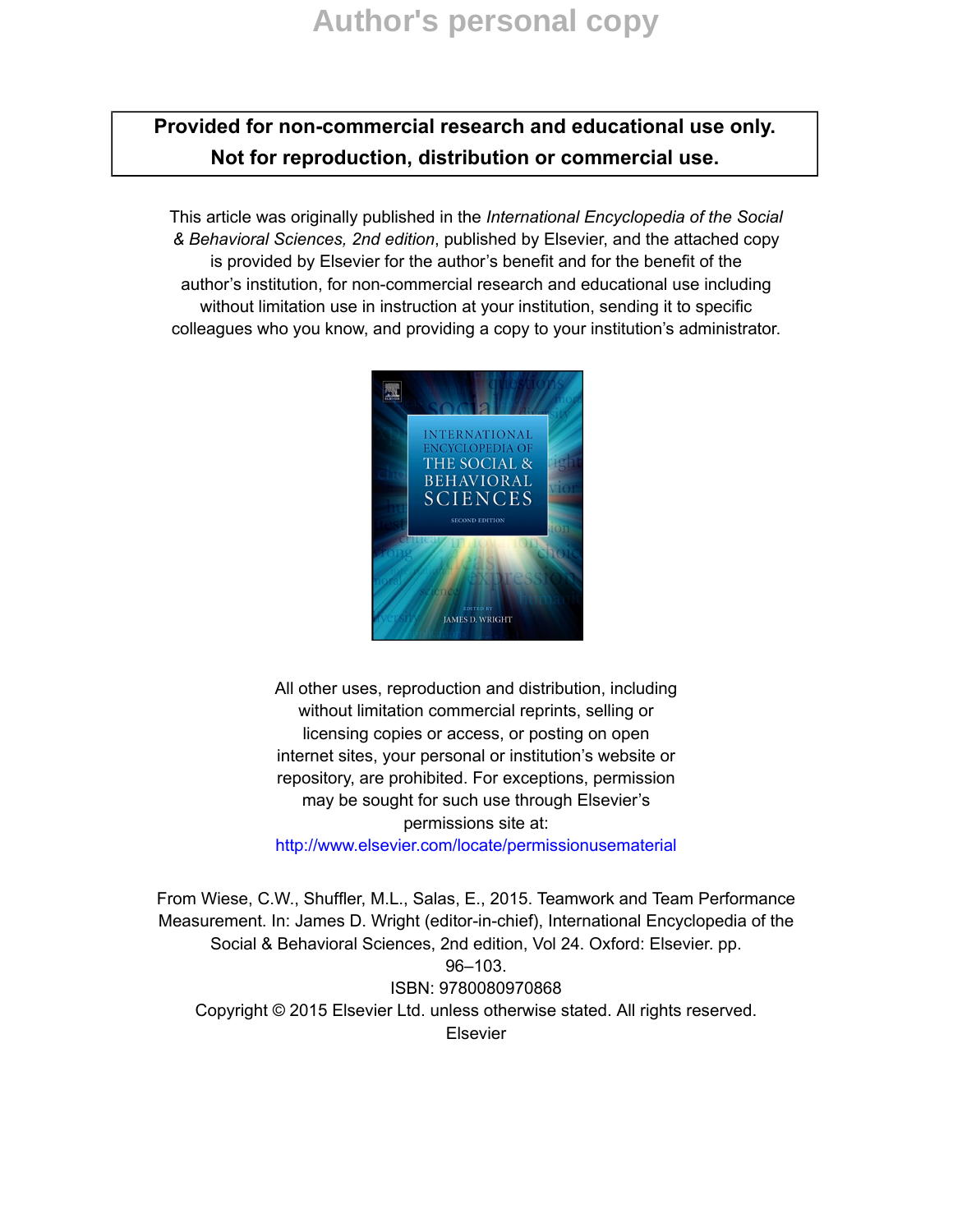## Teamwork and Team Performance Measurement

Christopher W Wiese, Institute for Simulation & Training, University of Central Florida, Orlando, FL, USA **Marissa L Shuffler,** College of Business & Behavioral Science, Clemson University, Clemson, SC, USA Eduardo Salas, Institute for Simulation & Training, University of Central Florida, Orlando, FL, USA

2015 Elsevier Ltd. All rights reserved.

## **Abstract**

Teams are essential in order to handle the complex problems faced by the contemporary organization. Consequently, a deeper understanding of what makes a team effective has been an ongoing goal of researchers. However, our understanding of effective teams is capped by the quality of measurement used to assess them. This article first provides theoretical basis for understanding the measurement of teams. Based on this information, we further offer guidelines and recommendations for those seeking measure team dynamics.

## Introduction

The ever-increasing demands of the modern day organization are, at times, too much for an individual to handle. Contemporary technologies have increased the speed, the amount, and the variety of information organizations are expected to process. A consequence of this growth has been the increased use of teams as an appropriate means for handling complex problems and issues above and beyond individual capacities. As the research on teams have accumulated over the past 30 years – and the use of teams in organizational settings show no signs of slowing down – this article aims to fortify the assessment of teams in organizational settings by focusing on the measurement aspect of teamwork. Specifically, we highlight the importance of having a complete team measurement system, as a common issue arising during team assessment is the deficient measurement of multiple team components. A complete team measurement system gauges the individual characteristics of the team (e.g., knowledge, skills, abilities, and other characteristics), both taskwork and teamwork processes/emergent states (e.g., communication, collaboration, cohesion, conflict), and team outcomes. This article will briefly review a representative sample of what is known about each of these team measurement system components. First, we define teams and elaborate on these three components. Next, we identify six considerations for those developing/selecting team measurement systems. Third, we feature a representative sample of methods and tools that can be used in such systems. Finally, we end with a few remarks about the next frontier in teamwork and its measurement.

## Overview of Team Measurement Systems

For our purposes, we define teams as a distinguishable set of two or more individuals who must perform distinct, complementary, or interdependent tasks en route to accomplishing a shared, common goal (Salas et al., 1992). This particular definition lends itself well to the discussion of team measurement systems. In the broadest of terms, a system of team measurement could reflect any battery of techniques used to observe and measure teams. However, a team measurement system is not complete unless it captures the individual characteristics of teams, team processes and emergent states, and team outcomes. One way to think of such systems is through the model displayed in Figure 1. This figure depicts two different levels of specification (i.e., individual level and team level) and three different components (i.e., inputs, mediators, and outcomes). In order to have a complete system, it is necessary to measure components in all six sections of the model. Though the measurement of individual-level factors is important, this article will focus on the measurement of teamlevel factors. In the following section, we will briefly define and discuss each of these team-level components.

## Inputs

A team is made up of a collection of individuals whereby each individual has certain knowledge, skills, abilities, and other characteristics that have the potential to affect the work they do while on that team (Barrick et al., 1998). Research has indicated the importance of different types of knowledge (e.g., task knowledge), skills (e.g., technical skills), abilities (e.g., cognitive ability), and other (e.g., personality) characteristics in terms of their impact on performance at an individual level (Bunderson and Sutcliffe, 2003; Carson et al., 2007; Driskell et al., 2006; Earley and Mosakwoski, 2000). However, it has been suggested that the KSAOs related to team effectiveness may differ than those that are effective at the individual level (Morgeson et al., 2005). For instance, Stevens and Campion, (1994) suggest that rather than focusing on more individual-level KSAOs (e.g., technical skills, personality traits), there are specific interpersonal KSAs (e.g., conflict resolution, collaborative problem solving, and communication KSAs) and self-management KSAs (e.g., goal setting and performance management and planning/task coordination KSAs) that are more applicable to understanding teamwork. Other critical team-level input factors include, but are not limited to, social skills, teamwork knowledge, expertise diversity, task interdependence, and leadership skills (Morgeson et al., 2005; Chen et al., 2004; Burke et al., 2006; Mathieu et al., 2008).

#### **Mediators**

Mediators of the input–outcome relationship in regards to teamwork refer to those processes and other variables that serve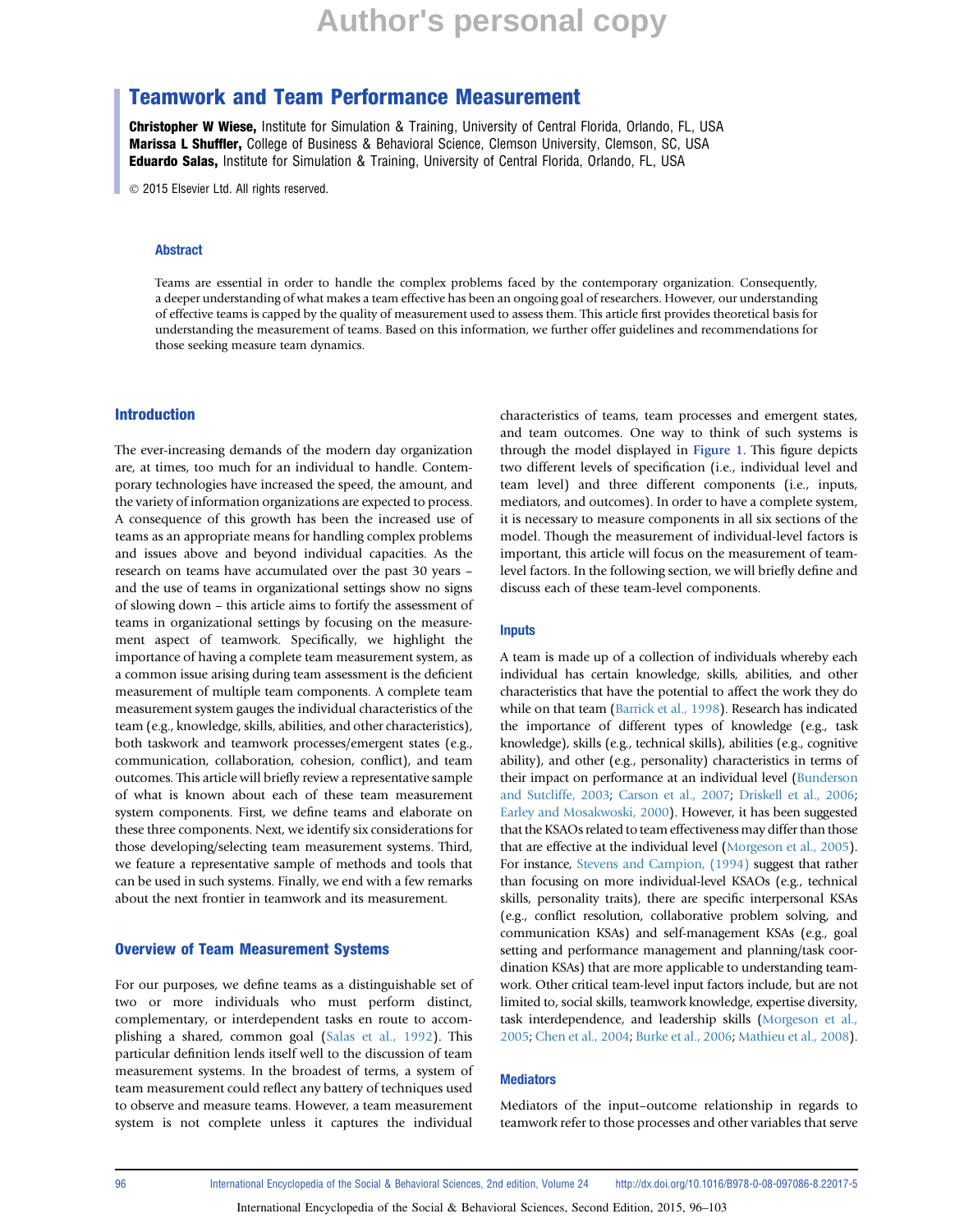

Figure 1 Multi-level team measurement system model. Solid arrows represent a stronger association between components. Dashed lines represent a weaker association between components. Influenced by McGrath, J.E. 1964. Social psychology: A brief introduction, New York, Holt, Rinehart, & Winston; Ilgen, D.R., Hollenbeck, J.R., Johnson, M., Jundt, D., 2005. Teams in organizations: from Input-Process-Output models to IMOI models, Annual Review of Psychology 56, 517–543; and Mathieu, J., Maynard, M., Rapp, T., Gilson, L., 2008. Team effectiveness 1997–2007: a review of recent advancements and a glimpse into the future. Journal of Management 34 (3), 410–476.

as the mechanisms through which individual and team level inputs influence team outcomes (Ilgen et al., 2005). When selecting important team-level mediators, there are two important distinctions to make. First is the difference between taskwork and teamwork. Taskwork is comprised of the actions that team members perform, which are not dependent on any of their fellow team members, whereas teamwork is comprised of those actions made necessary by interdependence and are used to facilitate coordination (Salas et al., 2008). From a measurement standpoint, one could consider actions that represent taskwork to be specific to the individual (e.g., behaviors an individual engages in to complete the team's goal), whereas teamwork needs to be measured at the team level (e.g., interactions between team members). Thus, the focus of team-level measurement is on teamwork mediators.

The second distinction regarding mediators relates to the different types of teamwork. Teamwork can be separated into two different classifications: processes and emergent states. Teamwork processes are the observable behaviors that occur when team members interact with one another, whereas emergent states are cognitive, motivational, and affective states of the team (Marks et al., 2001). Research has demonstrated that both team processes (e.g., strategy formulation and planning, mission analysis, affect management) and emergent states (e.g., team mental models, team cohesion, team empowerment) are crucial predictors of team performance (Edwards et al., 2006; Lepine et al., 2008; Smith-Jentsch et al., 2005).

## **Outcomes**

Team outcomes can be separated into two distinct sets: performance and affective outcomes (Hackman and Morris, 1975). Team performance outcomes are typically denoted by the assessment of the team's accomplishment of assigned goals. The measurement of these outcomes can range from a simple checklist of predefined goals the team was assigned to accomplish to a supervisor's assessment of a team's accuracy and quality of work performed. The assessment of team performance outcomes typically is directly related to the accomplishment of

task/team goals. Conversely, affective outcomes target how the team feels regarding their teamwork experience. Some prominent affective outcomes include the team's willingness to work together in the future, team satisfaction, and team member trust. Though some may consider affective outcomes are less important than performance outcomes, they may have critical implications for teams that plan to perform together in the future.

As mentioned earlier, this section served to briefly review some of the more prominent team-level factors crucial in the selection or development of any team measurement system. There are several other factors that are not represented here, but still may be needed in a system depending on the needs of the organization and context of the team. However, the selection of constructs is not the only consideration one should make in developing a team measurement system. In fact, the selection of these constructs is largely influenced by the purpose driving the need for measurement. The next section covers the significant considerations that we believe are necessary in the development or selection of any team measurement system.

## Team Measurement System Selection/Development **Considerations**

Measurement is paramount for the understanding of human behaviors (Meister, 1985). This argument can be extrapolated to all levels of human behavior, an individual as well as a team. Therefore, as the development and use of a team measurement system is vital to understanding intricacies of an effective team, some basic assumptions should be covered regarding the development of such systems (Table 1). These assumptions form the basis for the design, development, and testing of team measurement systems. Understanding these underlying assumptions leads to the recognition that there are certain requirements that underlie effective measurement. This section outlines six different considerations that organizations and practitioners should contemplate when developing/selecting a system of measurement for teams. While developing/selecting a team measurement system, it is vital to recognize that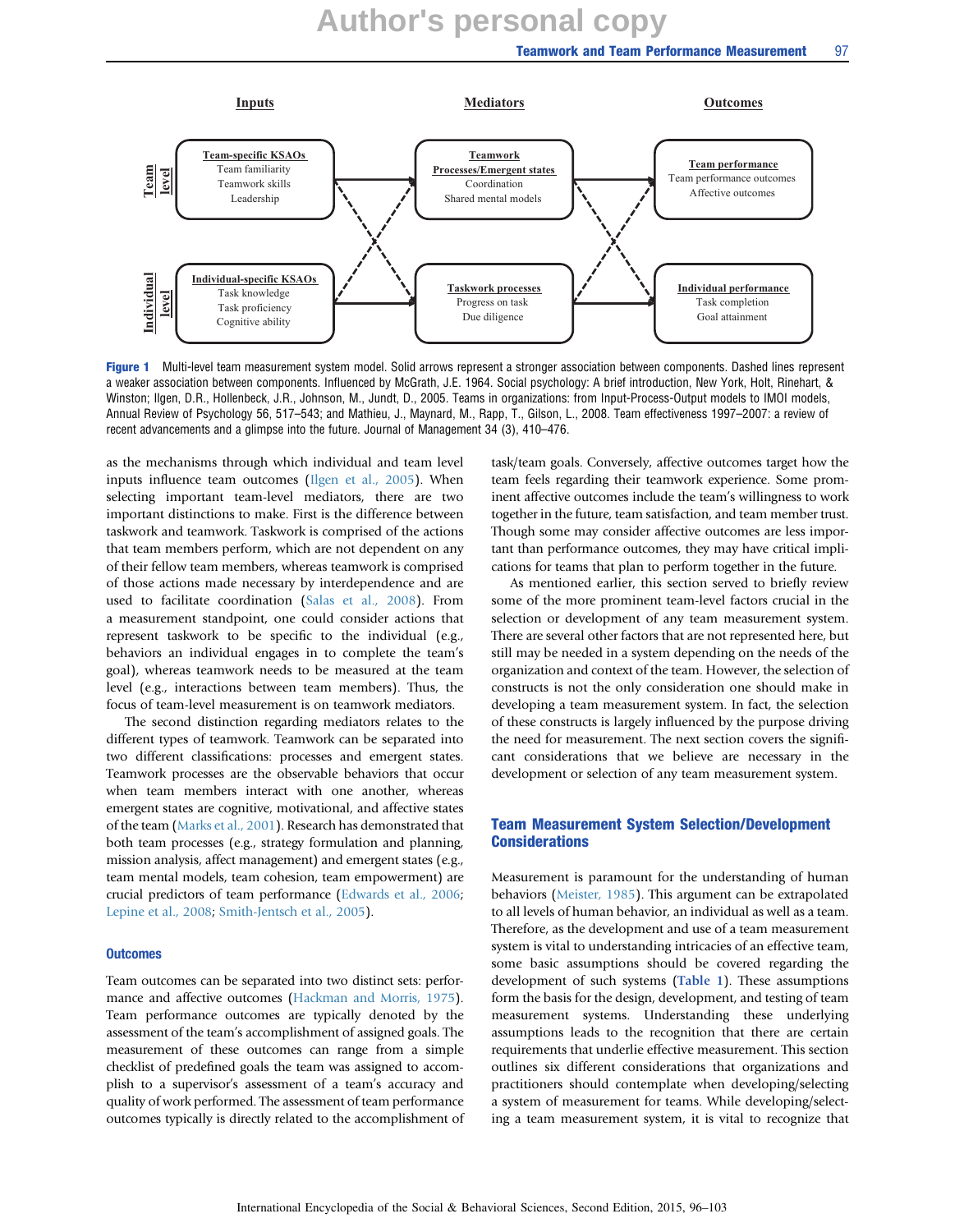#### 98 Teamwork and Team Performance Measurement

## **Table 1** Representative sample of basic team measurement assumptions

## Basic measurement assumptions

- 1. The construction of team measures must be based on team-based theoretical models.
- 2. Team performance and processes are reflected through the actions and observable outcomes of individual team members
- 3. The goal of measurement is to allow observations of behavior and changes in behavior of team members, which represent underlying processes.
- 4. Certain team processes and outcomes are more readily available for measurement than others.
- 5. Processes not easily measured must be matched to corresponding observable behavior or quantified through feedback from team members.
- 6. Individual performance of team members can be considered within the context of the team and used, in combination with others factors, to assess team performance.

Based on Meister, D., 1985. Behavioral Analysis and Measurement Methods, Wiley-Interscience; Brannick, M.T., Salas, E., Prince, C.W., 1997. Team performance assessment and measurement: theory, methods, and applications, Psychology Press.

these considerations are not independent of one another and therefore should be deliberated in their entirety.

#### Measurement Purpose

The first consideration facing those who are developing or selecting a team measurement system is to specify the purpose of the measurement. Team measurement systems can be used to serve many purposes, such as team member selection, training feedback, performance evaluation, and promotion. The selection of the purpose will guide measurement content selection, decisions regarding the type of data needed, and appropriate data collection resources (Mesiter, 1985). For instance, if the purpose of the measurement is simply to gauge team members' reactions to training program, a paper-pencil measure specifically targeting their feelings about the training may suffice. However, if the purpose of the measurement is to provide feedback and develop a flight crew, a more laborintensive, complex system may be necessary. In this latter instance, critical team process constructs would need to be specified, measured, and tied to specific team outcome variables so that detailed feedback could be given regarding the team's performance. Therefore, specifying the purpose of the measure is a critical first step in any team measurement system.

#### Construct Selection

Once the purpose of the team measurement system is specified, the next step involves selecting the constructs of interest. It is important for developers to measure all three factors previously discussed: team-level inputs, mediators, and outcomes. Incorporating all three elements into a team level system of measurement will provide the most holistic understanding of what factors may be impacting team performance, and how such factors may be interacting with one another. If the decision is made to only select a portion of these factors, the team measurement system may be deficient and unable to accomplish the overall purpose. For instance, only measuring team performance outcomes in a training program would not be conducive to providing feedback to team members, a critical aspect to effective training. In order to provide feedback, specific team processes must be measured. By giving feedback on specific team processes, team members will be able to learn specifically how they were performing improperly. Additionally, the selection of constructs identified as inputs, mediators, and outcomes will also impact when these constructs should be measured, as will further be elaborated upon later in this article.

#### Measure Referent

When measuring team-level variables, it is imperative that those developing measures understand the implications associated with specifying the focal point or referent of the measure. The focal point or referent of the measure refers to whom or what the measure is attempting to obtain information about; for teams, this could be regarding the entire team as a whole, or it could refer to the individuals of the team (Chan, 1998). This consideration encapsulates several questions: Do external raters need to observe the construct or can the construct be assessed through paper–pencil measures? Are the items on the measure specifically referring to the team instead of the individual? If the items on a measure are referring to the individual, can they simply be aggregated to a team level or is a more complex aggregation technique needed? Is the targeted construct observable? Does the task provide the opportunity for the targeted-construct to be performed? Such questions are critical to ask in order to ensure that the appropriate focal point is utilized for each of the constructs to be measured.

The relevance of these questions is partially determined by the constructs selected. For instance, when assessing team cohesion, it may be necessary to utilize survey items that specifically use the team as referent. Given that team cohesion is an emergent state, which can be very challenging to observe by outsiders (Mathieu et al., 2008), having team members report on their feelings with the team as the referent should provide the most appropriate measure of the construct. Alternatively, if one decides to measure teamwork processes, it may behoove the measurement system designer to choose a situation in which team members would have the opportunity to perform the behaviors associated with the construct prior to measurement in order to ensure that those behaviors have a chance to emerge at the team level. Much like the previous considerations, the decisions made here greatly influences the choices available in the forthcoming steps.

#### Measurement Source

There are five primary measurement sources typically used in team measurement systems: team members, supervisors, trained raters, customers, and objective sources. Not all of these sources are equally effective in assessing all different factors (i.e., inputs, mediators, and outcomes). For example, the measurement of input factors is more accurate when coming from the team members themselves. Supervisors may not be as accurate at assessing these input factors as they may not be aware of each team members' expertise. A summary of the specific advantages and disadvantages for each source is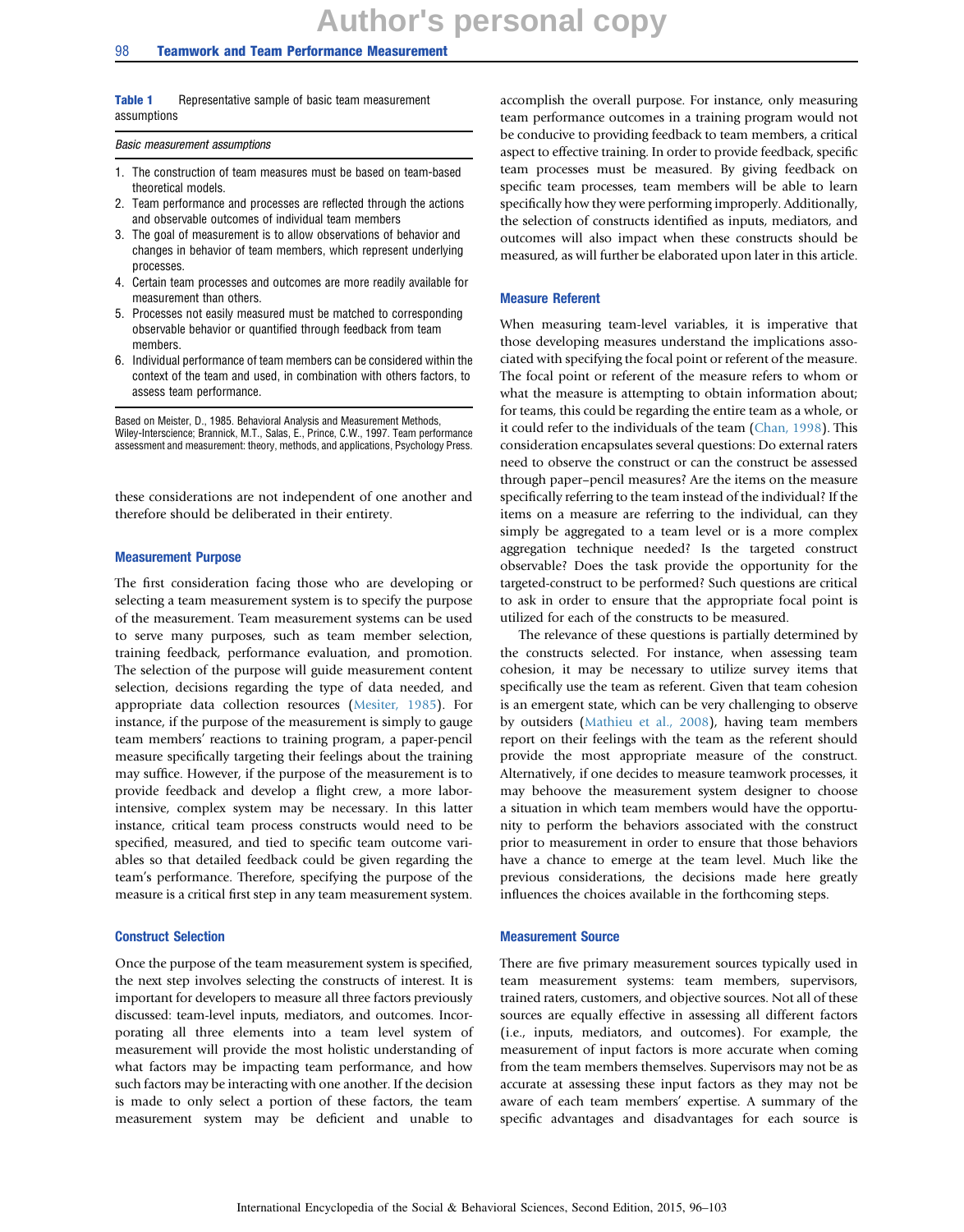| Pros and cons of measurement sources<br>Table 2 |  |
|-------------------------------------------------|--|
|-------------------------------------------------|--|

| Measurement<br>source    | Pros                                                                                                                               | Cons                                                                                                                                                           |
|--------------------------|------------------------------------------------------------------------------------------------------------------------------------|----------------------------------------------------------------------------------------------------------------------------------------------------------------|
| Team<br>members          | Observed team<br>members on a daily<br>basis<br>Good understanding of<br>what should be done<br>Can access their own<br>cognitions | May be too lenient on<br>team members if team<br>rewards are tied to team<br>behavior<br>May be too severe on<br>ratings if the climate is<br>very competitive |
| Supervisors              | Expert understanding<br>of what constitutes<br>good behavior<br>Witness to best<br>behaviors                                       | May not be around on<br>a daily basis<br>Cannot assess team<br>cognitions                                                                                      |
| <b>Trained</b><br>raters | Trained understanding<br>of the behaviors being<br>assessed<br>May be experienced in<br>doing ratings                              | Not privy to day-to-day<br>operations<br>Not familiar with<br>organization/team<br>culture                                                                     |
| Customers                | Gives a different<br>perspective compared<br>to the aforementioned<br>sources.<br>Ratings come form<br>experience with the<br>team | Ratings are very heavily<br>influenced by<br>experience<br>Does not have an<br>understanding of what<br>constitutes good<br>performance.                       |
| Objective<br>sources     | Removes a great deal<br>of bias from team<br>measures.<br>Can be concretely<br>defined by the<br>researcher                        | Can only measure what<br>it is programmed to<br>measure<br>Can typically only<br>measure simple things<br>(e.g., frequency, counts)                            |

provided in Table 2. One must be selective in choosing the source of the measure. As some sources are better at assessing certain factors than others, the inappropriate selection of measurement source could result in inaccurate/biased measurement, which would consequentially lead to improper assumptions made about the team. Thus, it is highly recommended to use multiple sources in collecting team data. Some have even argued that it takes a team to effectively measure a team (Dickinson and McIntyre, 1997).

#### Measurement Timing

The fact that teams develop and evolve over time has implications on when constructs can and should be measured (Kozlowski and Klein, 2000). Certain constructs may be more appropriate to measure during certain points in a team's performance cycle than others. For instance, teamwork processes targeted at setting up teams for successful performance, such as mission analysis, goal specification, and strategy formulation and planning, may be more observable during the initial stages of team performance. Additionally, the choice of source may have implications on when a construct is measured. For example, externally trained raters can only make judgments regarding targeted constructs while the team is performing. Other team factors should only be measured at the end of team performance (e.g., objective performance, affective outcomes). Additionally, the timing of when constructs are

measured may also be influenced by environmental characteristics that are not under the control of the team measurement system designer. If, for example, one of the conditions set forth by a union is that team member can only fill out research surveys when they are clocked in, the developer must try and create a measure that team members can fill out without disrupting the constructs they are trying to assess.

## Measure Validation

The last consideration concerns the validation of the measures within a team measurement system. Depending on whether one is selecting or developing the measures in a system, these considerations will change slightly. However, the assurance that these measures have undergone proper validation processes is one of the most crucial steps in the development/selection of a team measurement system. Simply put, validity concerns whether the measure actually captures what it is supposed to measure (Messick, 1980). Though validity can never be absolutely proven, evidence can be provided supporting a measure's validity. There are three main types of validity used to support a measure's credibility: content validity, construct validity, and criterion-related validity. Each of these provides different types of evidence of validity and, consequently, one should look to support all three validity types.

Content validity typically refers to the extent that a measure represents a construct in its entirety. One way to provide evidence for content validity is by using subject matter experts (SMEs) to review a measure for any construct deficiency or contamination. Support for a measure's content validity does not necessarily have to come through an empirical process. That is, support for content validity can be established through a rationalized process of judgments rather than a quantitative investigation. Criterion-related validity simply concerns the degree to which a measure predicts an outcome of interest. Evidence for this type of validity is established when a measure correlates with the criterion. That is, criterion-related validity evidence is typically represented in the form of a correlation coefficient between a measure (predictor) and a criterion. Lastly, construct validity concerns whether or not a measure quantitatively represents the construct that it is designed to represent. There are several ways one can establish construct validity such as creating a nomological network or creating a multi-trait multimethod matrix (Cronbach and Meehl, 1955; Campbell and Fiske, 1959). Each type of validity is critical to the credibility of a team measurement system. As such, providing evidence for each type of validity is a fundamental consideration.

## Available Measurement Tools

During the creation of a team measurement system, it is not necessary to 'reinvent the wheel,' or start completely from scratch in terms of developing tools. There are several tools/ methods available to assess a team's inputs, mediators, and outcomes. In this section, we cover a representative sample of some of these tools/methods used to measure teams including rating scales, behaviorally anchored rating scales (BARS), eventbased measurement scales, automated performance measurement, concept mapping, pathfinder, and probed protocol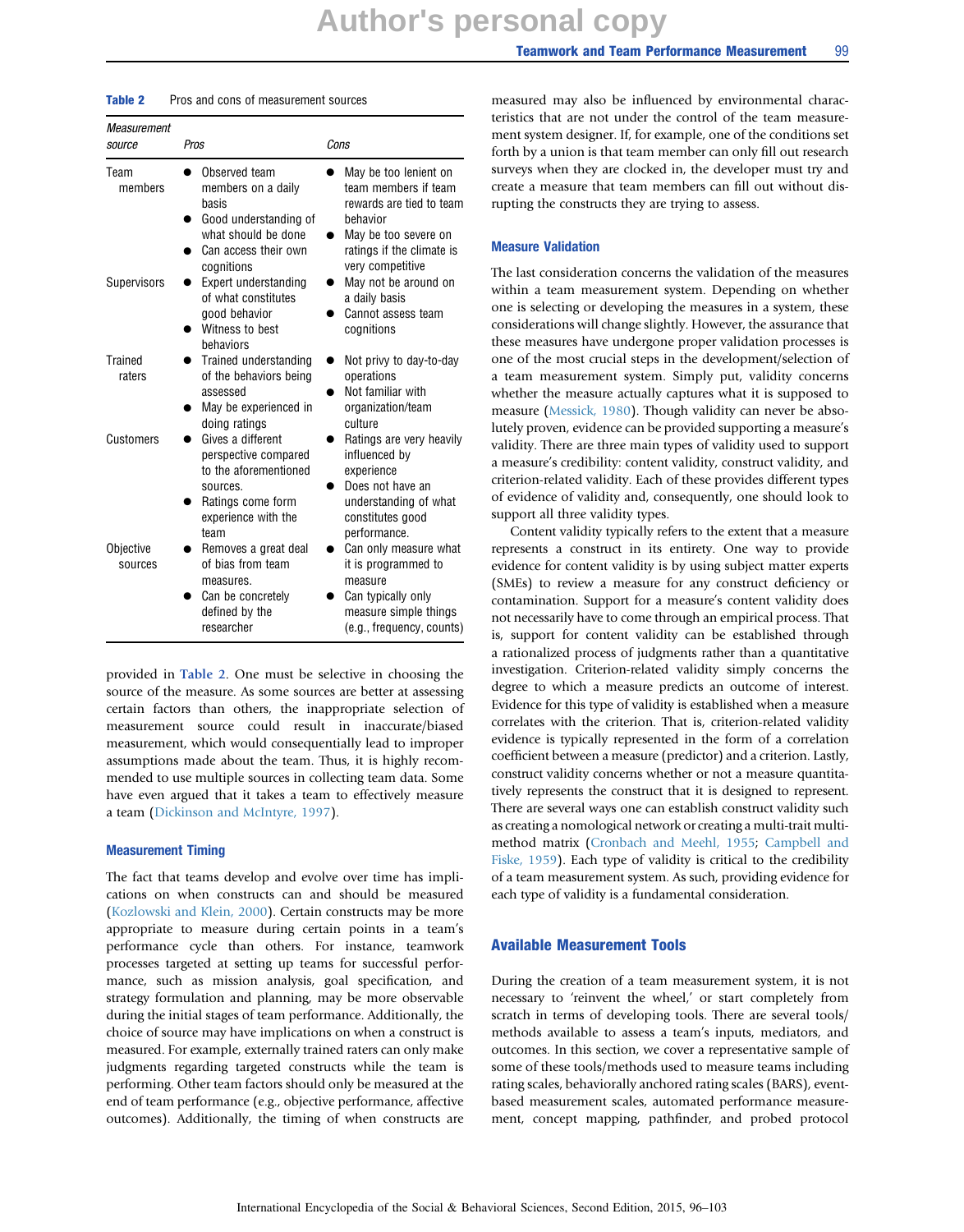analysis. There are numerous cases in recent literature that demonstrate the applicability of these tools for the collection of team data (Jones and Harrison, 1996; Lynn and Reilly, 2000). Moreover, though many of these tools can be used as a combination of inputs, mediators, and outputs, some are more apt at assessing certain constructs than others.

#### Rating Scales

One of the most common forms of assessment of team constructs is rating scales. Rating scales ask people to indicate their attitudes, opinions, beliefs, or feelings on a large number of items. Thus, rating scales can be used to assess reflections of team behaviors, opinions concerning how team members feel, or even beliefs concerning team member's cognitions. There are a number of ways to develop rating scales. If one desires to gauge opinions concerning team members' behavior, the first step would be to compile a description of the behaviors of interest. One approach to identifying and accumulating these behaviors would be to use a critical incident technique. A critical incident technique gathers information from SMEs regarding memorable events, both positive and negative, which occurred in a specific situation (Chell, 1998). These behaviors would then serve as the content for the questions being asked on the measure.

Once the content has been identified, there are several options on how to present the information. A few possibilities include: (1) scale points can simply be reflected by numbers, (2) descriptive words can be used at end scale points, or (3) verbal descriptions can be used at each scale point (Meister, 1985). Another choice comes with deciding how many scale points to be used. First, there must be enough scale points to fully represent the question being asked as a dichotomous scale might not represent the different degrees of the attribute being assessed. Another consideration is whether to use an odd number of scale points, which provides the rater with the option of choosing a neutral response. These options have their respective pros and cons, and it is completely up to the measure designer which option they prefer. An example of a ratings scale is provided in Figure 2.

#### Behaviorally Anchored Ratings Scales

BARS are a type of rating scale first introduced by Smith and Kendall (1963). Much like rating scales, BARS use verbal descriptors at each scale point. However, unlike rating scales, BARS provide very specific behavioral descriptors at each scale point. These anchors provide more concrete examples of what behaviors represent each scale point. That is, rather than one

word representing each scale point (e.g., agree, never, always, disagree), BARS scale points has specific behavioral descriptions. Consequently, this approach lends itself well to the critical incident technique mentioned above. Instead of the behaviors becoming part of the item text (as alluded to above), they are transposed onto the scale points. Furthermore, BARS are especially suitable for assessing team behaviors. One distinct advantage of BARS over traditional rating scales is that it helps control for any individual idiosyncrasies of the raters (Salas et al., 2003). An example is provided in Figure 3.

## Event-Based Measurement Scales

Another behaviorally oriented approach to team measure is the event-based measurement scales. Using this approach, the measure designer first identifies the team competencies they wish to measure. Following this, they insert events into behavioral scenarios designed to cue the specific behavioral competencies. In doing so, practitioners can tie measurement directly back to the targeted competences. Furthermore, this approach does provide some ease for raters. That is, since the raters know what cues are embedded into the scenario and when these cues take place, they are better able to focus on a certain behavioral competency when the time arises. By creating a situation in which team behavioral ratings are consistently drawn from the same event across teams, eventbased measurement scales typically contain exceptional psychometric properties. An example of this type of measurement approach is provided in Figure 4.

#### Automated Performance Measurement

The type of information that automated performance measurement tools can collect is tremendously diverse. Automated performance measurement tools have the ability to collect data as simple as automatically counting the number of times team members say a certain word to data gathered from a highly complex jet flight simulator. One of the advantages of automated performance measurement tools is that they, to a certain degree, remove the errors associated with human decision making. Further, tools like this are not as intrusive as other aforementioned approaches. However, there are several downsides of using an automated performance measurement tool. First, they can be extremely expensive to design and maintain. Next, automated performance measures can only measure what it was programmed to measure. If you want to measure something else, you might not be able to get this information from data that you have already collected. Another

*Question:* How often did the team members offer information on other team membersʹ performances?



Figure 2 Example of a rating scale measuring feedback.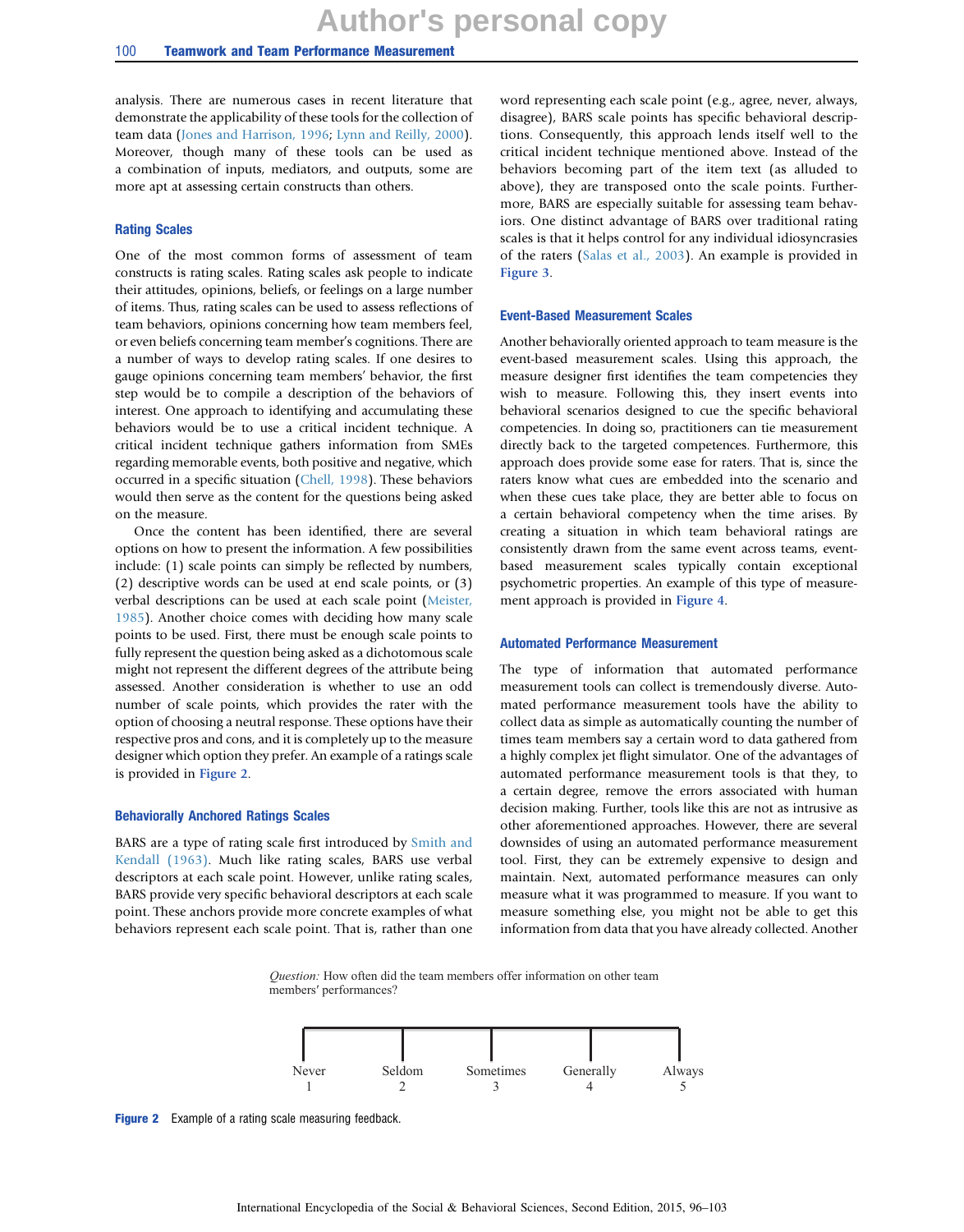*Question:* How effective were team members in providing feedback?



**Figure 3** Example of a behavioral anchored ratings scale measuring feedback.

| <b>Flight segment</b>     | Event                                | <b>Target</b>                                                     | <b>Hit</b> |
|---------------------------|--------------------------------------|-------------------------------------------------------------------|------------|
| Approaching<br>checkpoint | Navigation                           | Report distance to checkpoint.                                    |            |
|                           |                                      | Report outbound heading from<br>checkpoint.                       |            |
| At checkpoint             | <b>COMMUNICATION</b> from<br>base:   | Note implications of SIGMET<br>(e.g., cannot land at checkpoint). |            |
|                           | SIGMET (SIGnificant<br>METeorlogical | Obtain additional information (e.g.,<br>from flight service).     |            |
|                           | information) over<br>checkpoint.     | Make new plan – choose alternates<br>from:                        |            |
|                           |                                      | • Return to base (best choice)<br>• Pleasanton                    |            |
|                           |                                      | • Kelly AFB<br>• Randolph AFB                                     |            |



downside is that it can only detect overt responses (Meister, 1985). Additionally, these types of tools are not especially well designed at measure team attitudes or cognitions.

## Concept Mapping

Concept mapping produces a graphical representation of the knowledge content and structure of an individual (Swan, 1995). Concept mapping has more recently been adapted from the individual level to assess team cognitions. This method creates

a map of cognitive concepts that are linked together based on their association with the other concepts. In order to generate the concept maps, the researcher can request the data from team members through interviews/surveys or by post-hoc examination of the data (Mohammed et al., 2000). There are several variations of concept maps, all with their unique purpose. For example, Pathfinder elicits similarity judgments from team members to produce a representation of the team's concept structure (Mohammed et al., 2000). This technique involves the researcher coming up with predefined concepts, usually using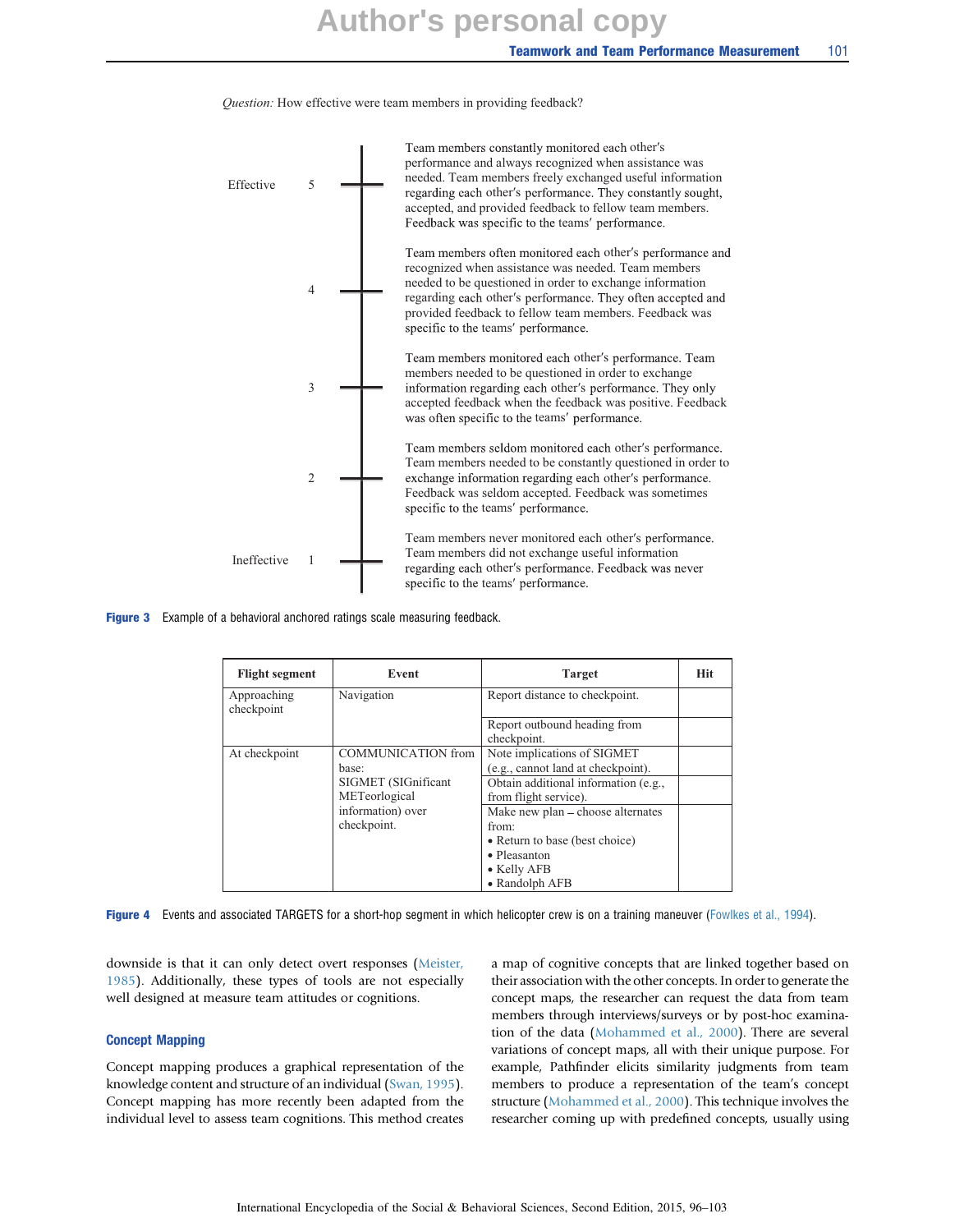a team task analysis. Participants are then instructed to make pairwise comparison ratings on each concept pairing. After these paired-comparison ratings are made, Pathfinder uses a specialized algorithm to determine the psychological proximity of the concepts as well as a conceptual structure (see Goldsmith and Kraiger, 1997; Cooke and Schvanevedlt, 1988).

#### **Summary**

Certain measurement tools are more apt at assessing attitudes (e.g., rating scales), behaviors (e.g., BARS, event-based measurement scales), and cognitions (e.g., concept mapping). When selecting measure to use in a team measurement system, it is recommended that one considers the strengths and weaknesses of each of these measurement tools. Though we emphasize the importance of having a complete team measurement system, if the proper tools are not utilized in appropriate ways, having such a system is meaningless.

## The Future of Team Measurement

While much has been discussed thus far regarding the current state of the science of team measurement in terms of important considerations and potential approaches, there is still much to be done. Team measurement as a science is far from being perfect, especially as we continue to explore new and changing team contexts. The following provides a brief summary of two particularly important areas requiring future research, the increasing use of distributed teams communicating via virtual media, and the need to better represent the dynamic and temporal nature of teamwork.

## Distributed Virtual Teams

The growing implementation of teams whose members are geographically distributed and communicated virtually is also an issue in need of additional research. Distribution of team members has become commonplace in organizations around the world as a means to deal with complex world problems, and is the focus of a growing body of academic research across multiple disciplines (Connaughton and Shuffler, 2007). Distributed virtual teams are defined as teams whose members are geographically separated and must utilize some type of technology in order to communicate, whether it be something as basic as e-mail or as complicated as a virtual (Driskell et al., 2003). This definition illustrates the major features of such teams: the use of technology to bring together team members that may be spatially distributed (i.e., not colocated), or temporally distributed (i.e., interacting asynchronously; Kozlowksi and Bell, 2003).

Distribution and virtuality are important factors to consider in terms of team measurement as they can change how team members interact with one another. Initial results of both lab and field research illustrate differences in distributed virtual teams when compared to face to face teams (Bos et al., 2006). However, these teams are often investigated using the traditional metric approaches applied to face-to-face teams, and do not take into consideration how distribution and virtuality may be influencing when and how metrics should be captured. Overall, the research regarding how to capture the nuances that

may be important to distributed virtual teams is very limited, especially in terms of partial distribution as well as the combined influences of distribution and virtuality. Given the rise toward distributed teams relying upon technology to communicate, it is therefore critical that attention be paid to this issue from a measurement perspective.

## Dynamic Assessment of Team Constructs

Although advances in measurement over recent years have led to increasingly effective techniques for capturing team level constructs, additional work is needed in order to effectively capture the dynamic nature of teams. The measurement techniques previously described in this article are effective, but do not always capture the degree to which teams can change rapidly over a period of time. For example, observers may only capture teamwork processes for a short period of time during the performance episode that they are observing, leaving out the richness of how the team may have developed up to that point or after that point. Furthermore, paper-based metrics provided by team members force members to summarize their thoughts and feelings over a period of time, essentially averaging rich data that could be critical to effectively understanding the nature of team performance. Thus, it is critical that future research regarding teamwork and team assessment focus on the dynamic, changing nature of teams over time.

Along these lines, increased attention regarding the implementation of unobtrusive measuresin team settings has led to the proposed use of metrics such as physical closeness of team members over a period of time or biometric data (e.g., heart rate, perspiration, eye tracking) as proxies for team level constructs such as trust or cohesion (DeCostanza et al., 2012). Additionally, the need to reduce the reliance on expert observers is also critical to capturing this dynamic nature of teamwork. While metrics such as the BARS and TARGETS techniques described in this article allow less-expert observers to assess team variables, this still incorporates the use of humans in the measurement process, increasing the likelihood of error and mistranslation of information. Furthermore, such observers cannot be present constantly over the lifecycle of a team in every situation; therefore changes that the team may experience in the constructs of interest may not be fully captured. Thus, other ways to reduce this reliance on experts must be developed. In sum, team measurement is a critical concept for both research and practice, as only through effective measurement we will be able to more accurately understand the nuances of teamwork and team performance necessary for enhancing teams and their success in organizations.

See also: Behavior Analysis, Applied; Industrial–Organizational Psychology: Science and Practice; Pay, Compensation, and Performance, Psychology of; Personnel Selection, Psychology of; Program Evaluation.

#### **Bibliography**

Barrick, M.R., Stewart, G.L., Neubert, M.J., Mount, M.K., 1998. Relating member ability and personality to work-team processes and team effectiveness. Journal of Applied Psychology 83 (3), 377–391.